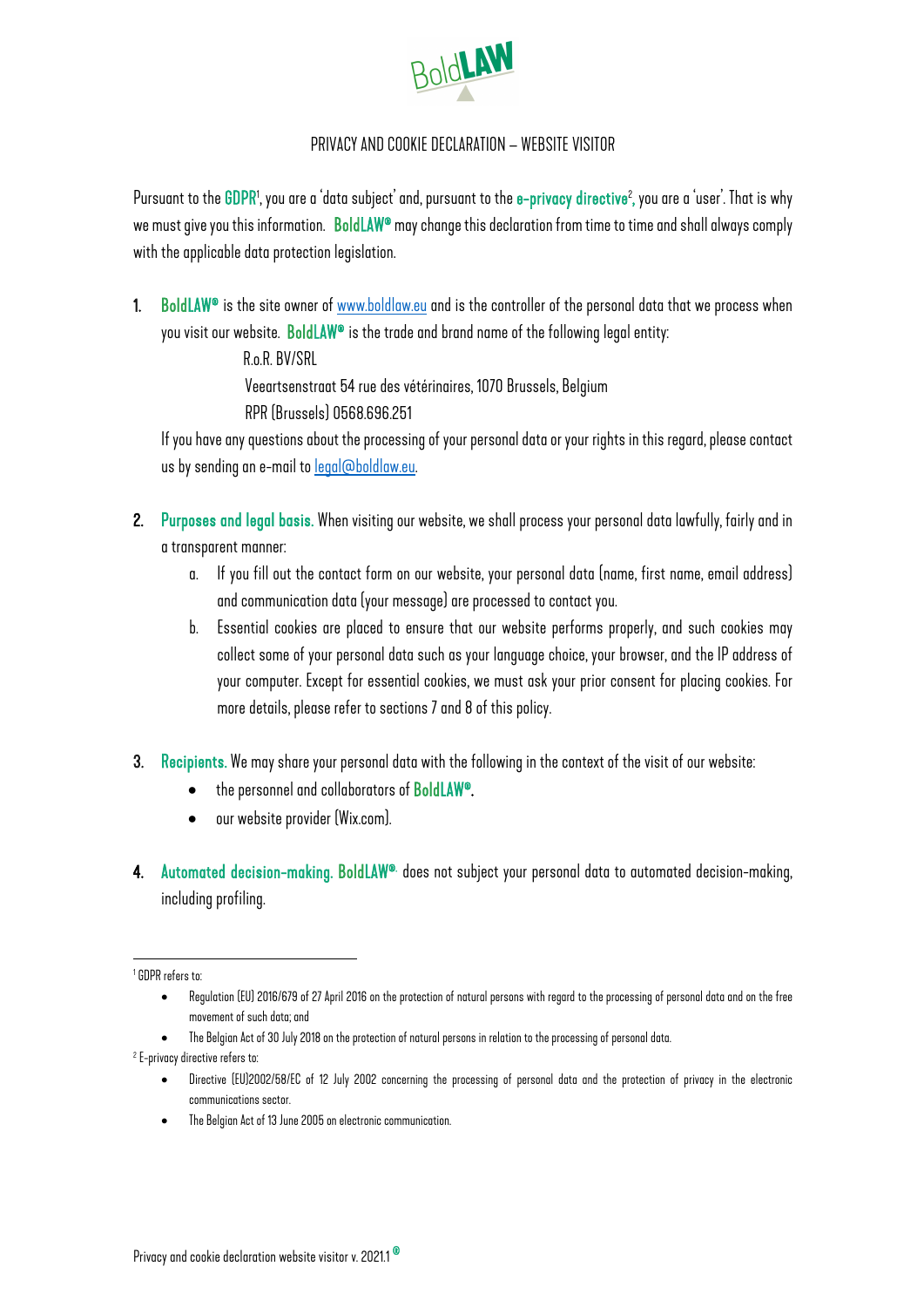- 5. Transfer. BoldLAW® does not intend to transfer your personal data to a recipient in a third country (i.e. a country outside the European Union) or to an international organization, unless this is imposed on us by applicable law. However, our website provider, who is our data processor for some of your personal data, might transfer your personal data to a data center located outside the European Union, in which case the website provider warrants (i) there is a level of protection deemed adequate by the European Commission or (ii) that the relevant Model Standard Contractual Clauses are in place. Our website provider has informed us to be aware that the Court of Justice of the European Union issued a ruling invalidating the use of the EU-US Privacy Shield framework with immediate effect and has reassured us that it still has the appropriate protections and safeguards in place.
- 6. Measures. Our website is certified by USERTrust RSA Certification Authority. Our website provider implements appropriate technical, organizational and security measures to protect your personal data processed when visiting our website.
- 7. Cookies. A cookie is a text file that saves information about your website visit which is placed by our website on your computer or application. A cookie keeps track of the settings that you have selected and the actions that you have taken on our website. When you visit our website again later, our website recognizes your browser and remembers your settings because of this cookie. Cookies usually have an expiration date. Some cookies are automatically deleted when you close your browser (the "session cookies"), while others can be stored longer on your computer, sometimes until you delete them manually (the "persistent cookies"). Our website provider considers the cookies placed during your visit of our website as essential cookies and that they therefore may be placed without your prior consent. Nonetheless, during your first visit of our website our cookie banner asks for your consent to use essential cookies.

## 8. Cookie overview.

Wix.com considers the cookies placed when you visit our website as essential cookies necessary for the proper functioning of our website.

| <b>Name</b> | <b>Expiry</b> | Content     | <b>Purpose</b>                       | Provider   |
|-------------|---------------|-------------|--------------------------------------|------------|
| hs          | Session       | <b>HTTP</b> | security by<br>Ensures browser       | boldlaw.eu |
|             |               |             | preventing cross-site forgery. This  |            |
|             |               |             | cookie is essential for the security |            |
|             |               |             | of the website and visitor.          |            |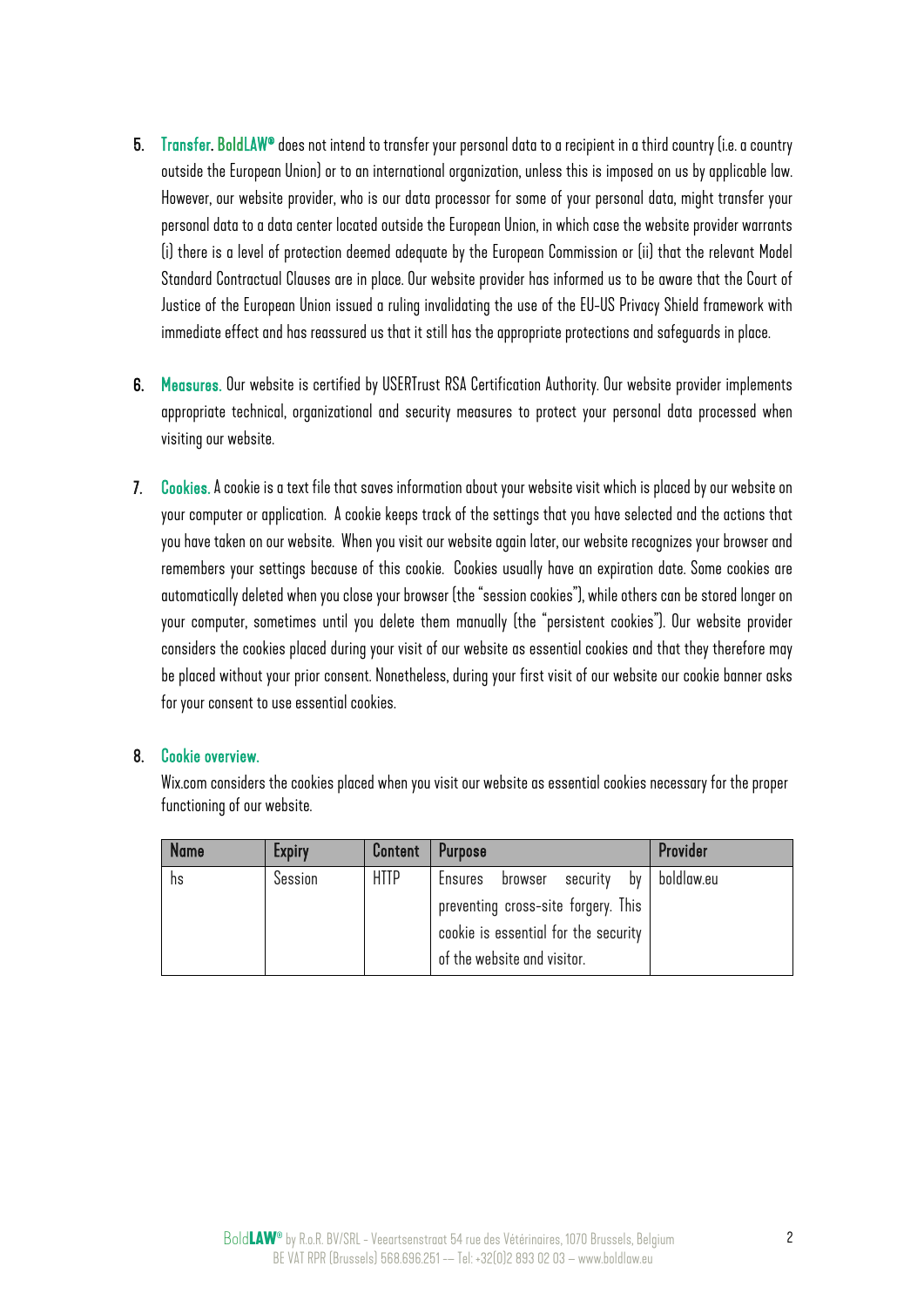| SSR-caching                 | 1 day      | <b>HTTP</b> | Necessary for the cache function. A<br>cache is used by the website to<br>optimize the response time between<br>the visitor and the website. The<br>cache is usually stored on the<br>visitor's browser. | boldlaw.eu                       |
|-----------------------------|------------|-------------|----------------------------------------------------------------------------------------------------------------------------------------------------------------------------------------------------------|----------------------------------|
| TS#                         | Session    | <b>HTTP</b> | Ensures<br>browser<br>by<br>security<br>preventing cross-site forgery. This<br>cookie is essential for the security<br>of the website and visitor.                                                       | boldlaw.eu                       |
| XSRF-Token                  | Session    | <b>HTTP</b> | Ensures<br>browser<br>by<br>security<br>preventing cross-site forgery. This<br>cookie is essential for the security<br>of the website and visitor.                                                       | boldlaw.eu                       |
| Consent policy              | 1 year     |             | Used for cookie banner parameters.                                                                                                                                                                       | boldlaw.eu                       |
| Fedops.logger.s<br>essionId | 1 year     |             | Used for stability/ effectiveness<br>measurement.                                                                                                                                                        | engage.wixapps.net               |
| svSession                   | 2 years    | <b>HTTP</b> | Used in connection with user login.                                                                                                                                                                      | boldlaw.eu                       |
| bSession                    | 30 minutes |             | effectiveness<br>Used for system<br>measurement.                                                                                                                                                         | boldlaw.eu<br>Engage.wixapps.net |

- 9. External links. Our website mentions external links to document certain information (e.g., LinkedIn). These links are marked with a specific symbol indicating that you are leaving our website. The activation of these links is your responsibility. However, we advise to consult the privacy statement as well as the cookie policy of the site concerned.
- 10. Storage period. Your personal data collected by cookies are kept for the expiry periods as set out above. Your browser manual explains how you can block and delete cookies. The contact and communication information are kept for the period required to establish a contact with you. If we maintain contact, you will be notified of our privacy statement pertaining to this next stage. If no further contact is established, your contact and communication information shall be deleted.